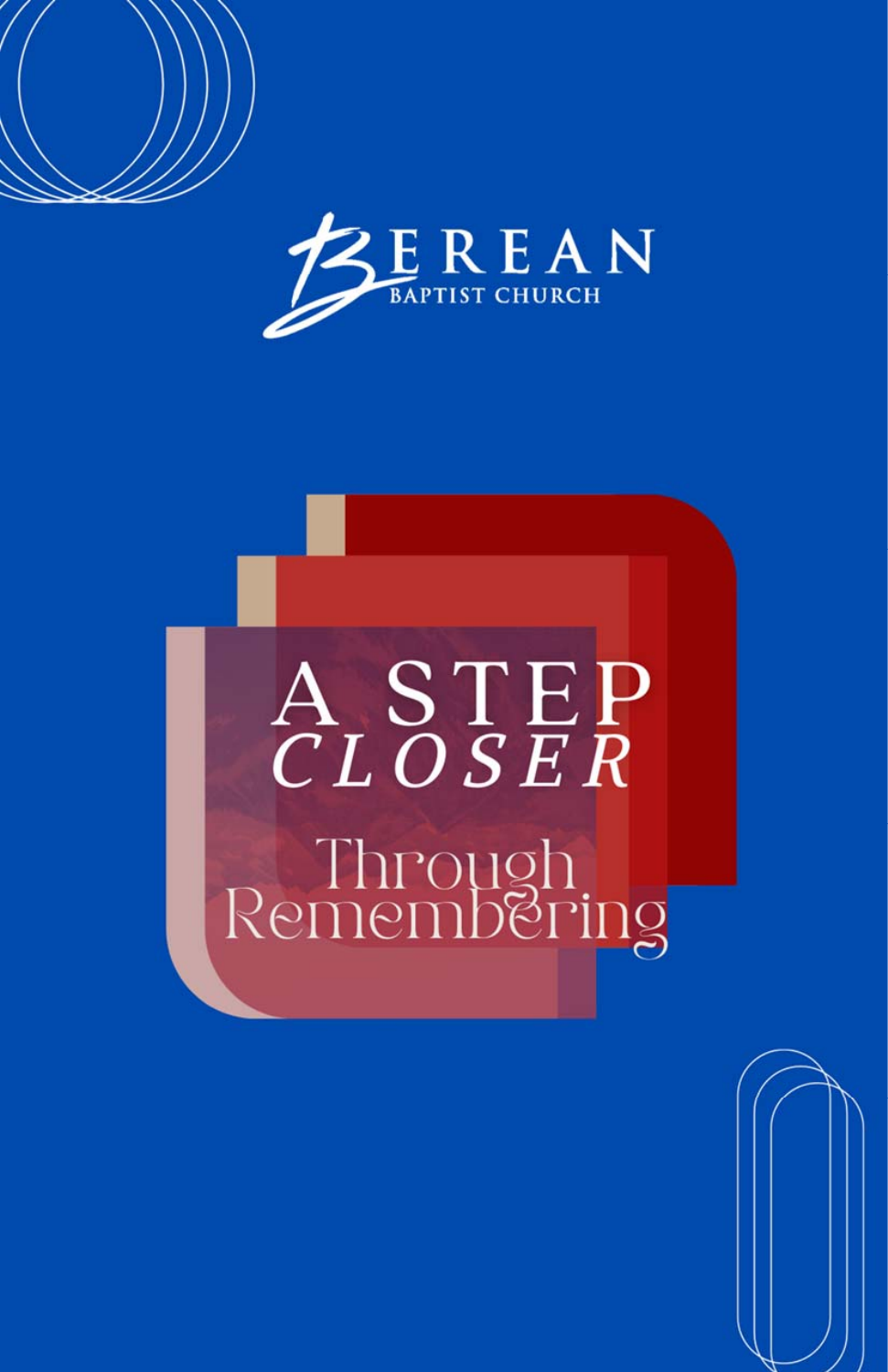# **WELCOME!**

*We are so glad you are here!*

No matter your story we believe that God wants to be part of it and we hope that we can help you on your journey. Berean's purpose is simple we are *"A Community of Christ followers enjoying God together, growing in grace and truth, and taking life in Christ to the heart of Ohio and beyond."* We hope that you can be part of making this vision a reality as we seek to make an impact.



# **NEW HERE?**

If this is your first time, we'd love to get to know you! **Be sure to stop at** the "New Here" booth, introduce yourself and get a great free gift!

If you're watching the sermon on line, go to our website and click on the "New Here?" tab and we'll send you a gift. www.bereanfamily.com

# **HAVE QUESTIONS?**

**Stop by the "Need Info" booth** or email us at info@bereanfamily.com.

# **SUNDAY SERVICE TIMES**

- $\bullet$ Sunday Mornings : 9:15 a.m. & 11 a.m.
- $\bullet$ Live on Facebook and YouTube: 9:15 a.m. and 11 a.m.

# **WEDNESDAYS AT BEREAN**

# *Summer Break For Most Ministries*

Berean Kids Adventure Club, Berean Students, and Adult Bible Studies will resume in the fall.

Check online for a complete lineup of summer activities. www.bereanfamily.com/calendar

# **On-going Summer Options:**

## **9:30 a.m.**

• Scripture Fellowship (Bible Study)

## **6:30-7:30 p.m**.

• Prayer Gathering



**FIND US ON:**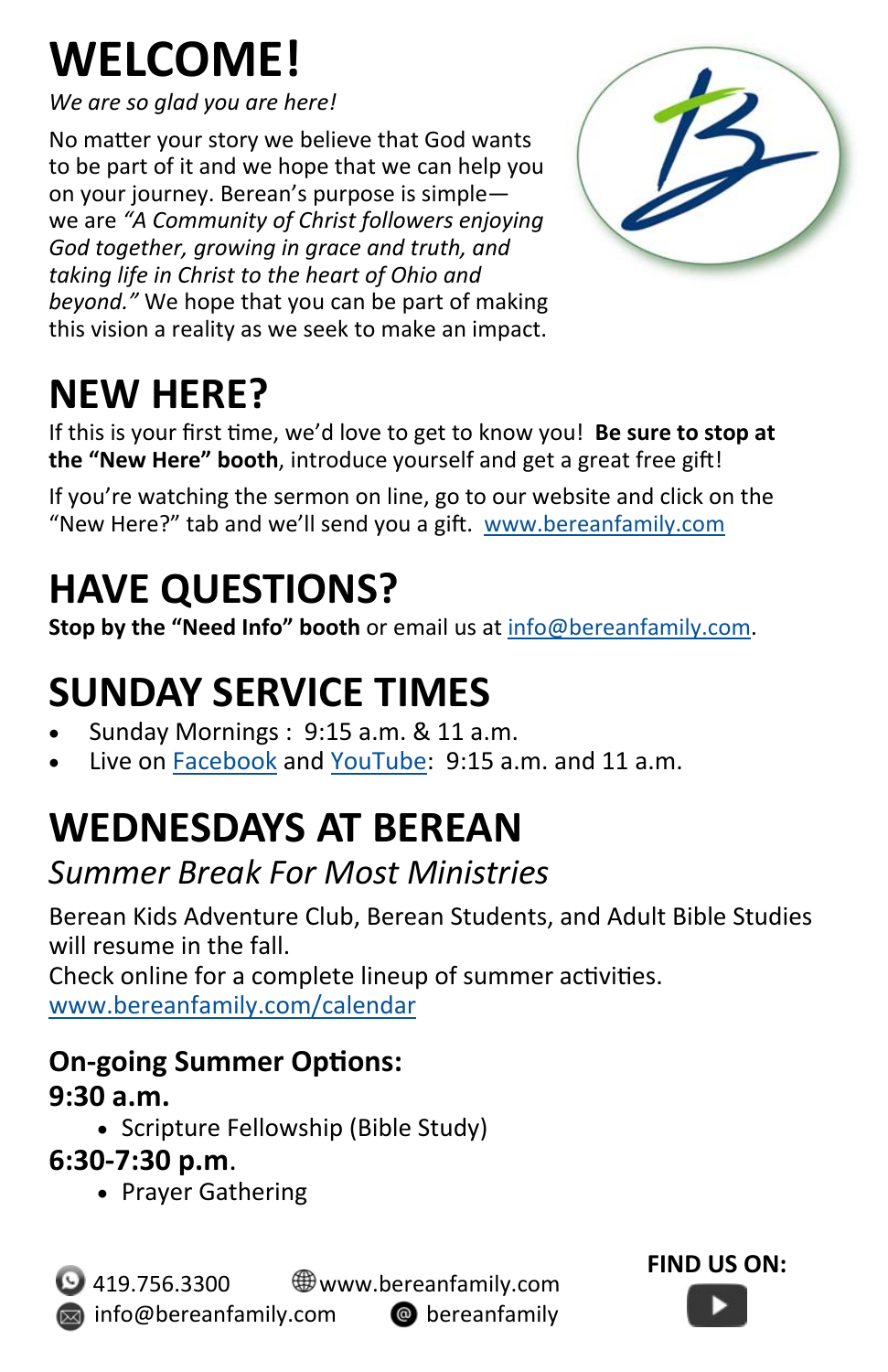# **NEXT STEPS CLASS**

New(er) to Berean and want to find out what we are all about? Want to know what your next steps are with Christ, the Church, community or serving? Join us for our Next Steps Class!

4 week class beginning Sunday, June 5  $9:15$  am **Room 213** 



# **GIVE ONLINE**

At Berean we take stewardship seriously. Every dollar given to Berean is prayerfully and strategically used to expand God's kingdom. More than 20 cents of every dollar goes to missions efforts locally and globally.

Thank you for supporting God's working through Berean!

#### WWW.BEREANFAMILY.COM/GIVE

**Tithes and Offerings** can be dropped off today at the Info Booth.



**JUNE 20-24, 2022** 

**MANSFIELD CHRISTIAN SCHOOL CHILDREN AGED 5 YEARS - 5TH GRADE VISIT BEREANFAMILY.COM/MEGA TO REGISTER**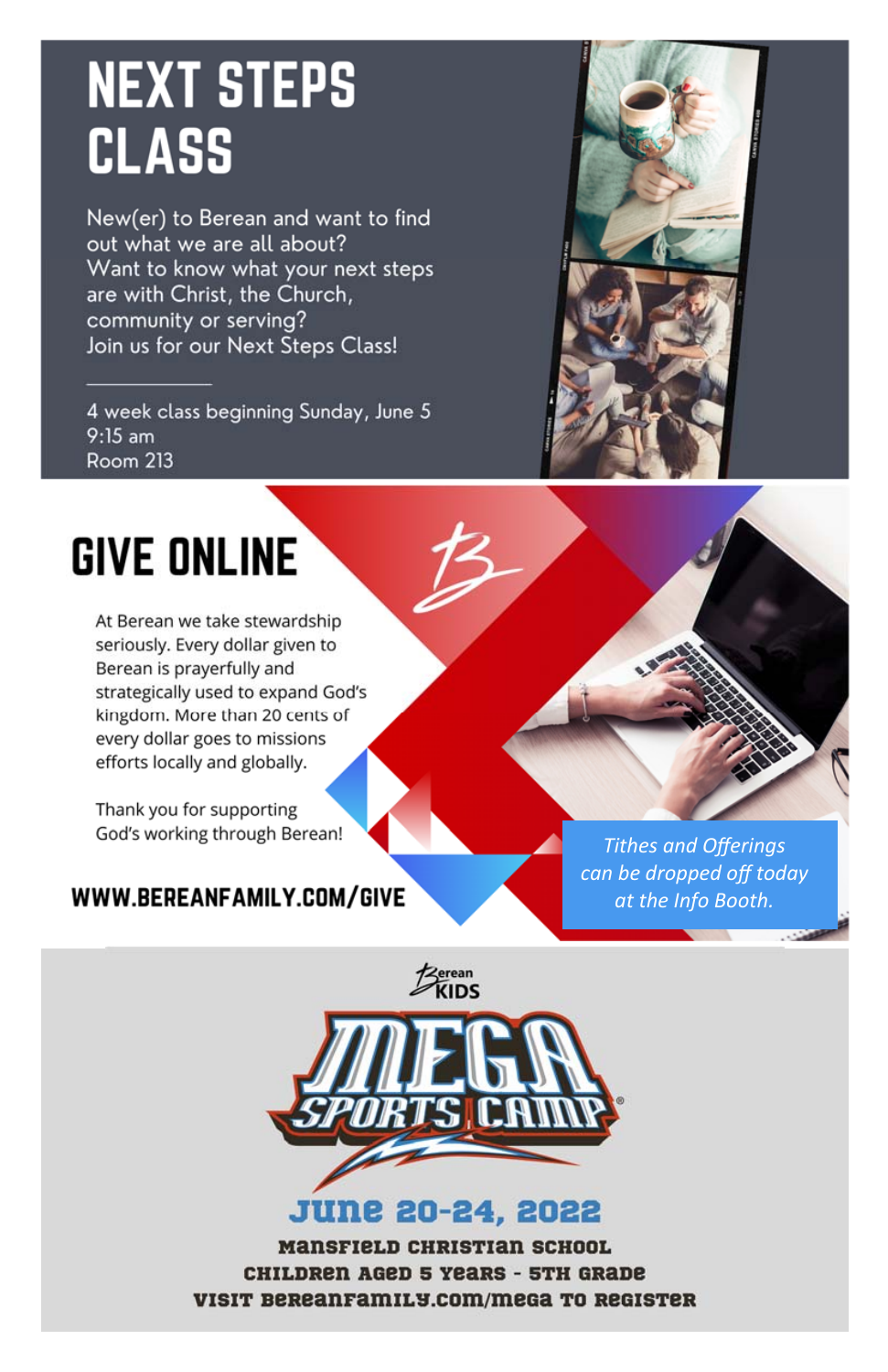# **Praise the King- Corey Voss**

#### *(Verse 1)*

There's a reason why the curse of sin is broken There's a reason why the darkness runs from light There's a reason why we stand here now forgiven Jesus is alive

#### *(Verse 2)*

There's a reason why we are not overtaken There's a reason why we sing on through the night There's a reason why our hope remains eternal Jesus is alive

#### *(Chorus)*

Praise the King, He is risen Praise the King, He's alive Praise the King, death's defeated Hallelujah, He's alive Hallelujah, He's alive

## *(Verse 3)*

There's a reason why our hearts can be courageous There's a reason why the dead are made alive There's a reason why we share His resurrection Jesus is alive, oh, He's alive

## *(Chorus)*

## *(Bridge)*

The grave could not ignore it When all of heaven's roaring Hell, where is your victory? Death, where is your sting? The world cannot ignore it When all the saints are roaring Hell, where is your victory? Death, where is your sting?

*(Chorus)*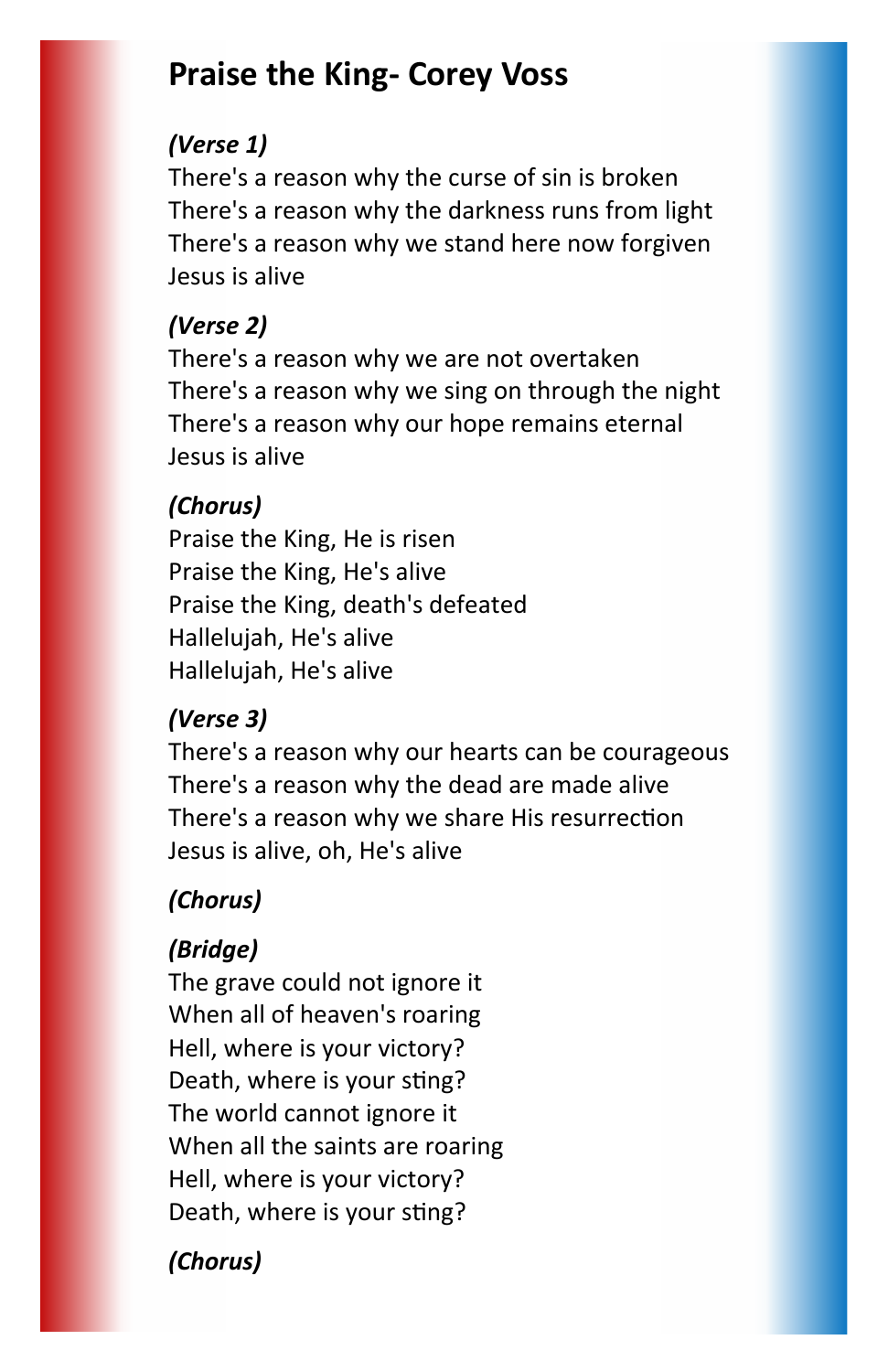## **Yes I will- Vertical Worship Band**

#### *(Verse)*

I count on one thing The same God that never fails Will not fail me now You won't fail me now In the waiting The same God who's never late Is working all things out You're working all things out

#### *(Chorus)*

Yes I will, lift You high in the lowest valley Yes I will, bless Your name Oh, yes I will, sing for joy when my heart is heavy All my days, oh, yes I will

#### *(Bridge)*

And I choose to praise To glorify, glorify The Name of all names That nothing can stand against

#### *(Chorus)*

Yes I will, lift You high in the lowest valley Yes I will, bless Your name Oh, yes I will, sing for joy when my heart is heavy All my days, oh, yes I will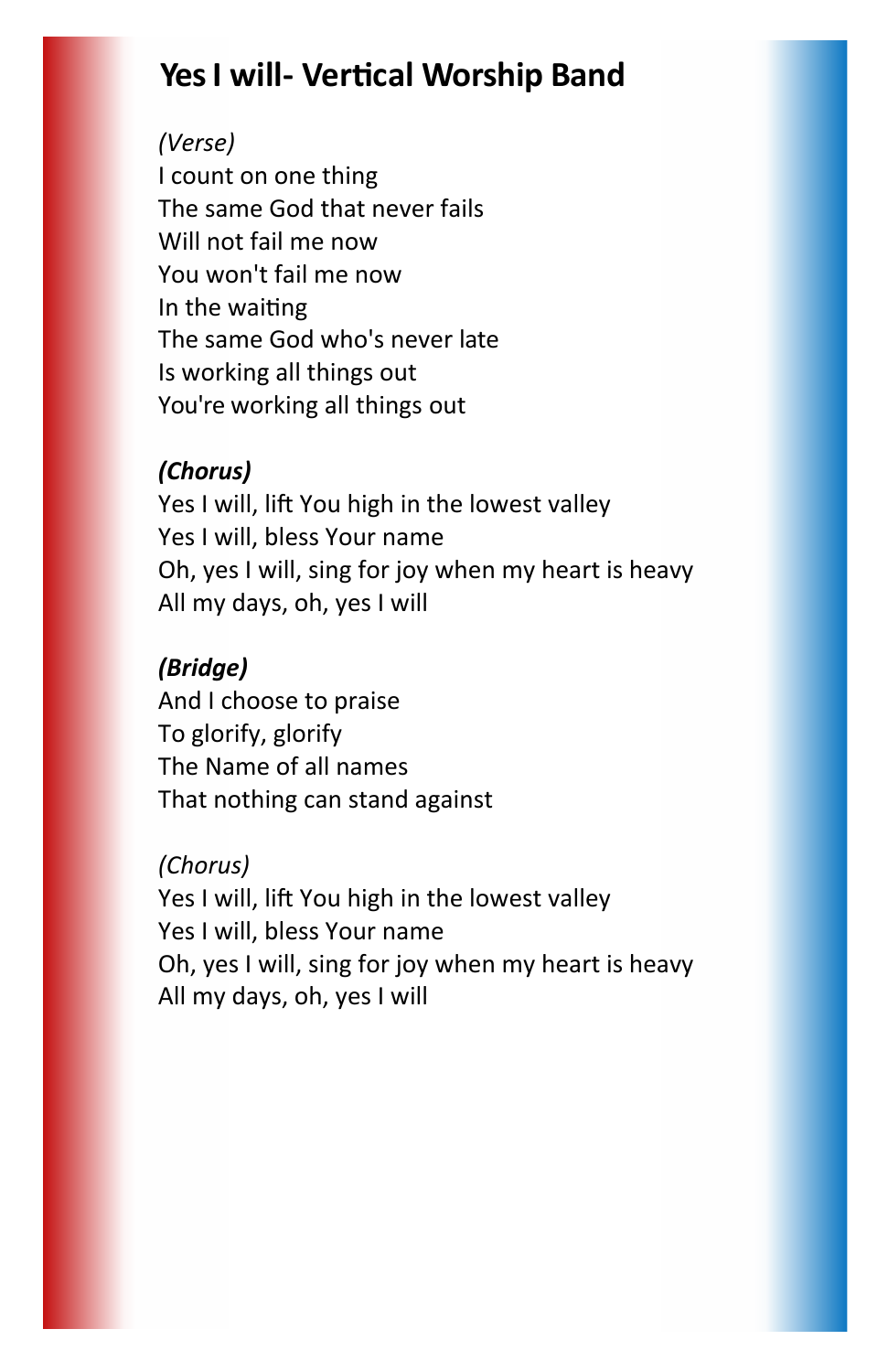# **Behold Our God—Sovereign Grace Worship**

#### *[Verse 1)*

Who has held the oceans in his hands? Who has numbered every grain of sand? Kings and nations tremble at his voice All creation rises to rejoice

#### *(Chorus)*

Behold our God, seated on his throne Come, let us adore him Behold our king, nothing can compare Come, let us adore him

#### *(Verse 2)*

Who has given counsel to the Lord? Who can question any of his words? Who can teach, the one who knows all things? Who can fathom all his wondrous deeds?

### *(Chorus)*

#### *(Verse 3)*

Who has felt the nails upon his hands? Bearing all the guilt of sinful man God eternal, humbled to the grave Jesus, Savior, risen now to reign

## *(Chorus)*

#### *(Bridge)*

You will reign forever (let Your glory fill the Earth) You will reign forever (let Your glory fill the Earth) You will reign forever (let Your glory fill the Earth) You will reign forever (let Your glory fill the Earth) You will reign forever (let Your glory fill the Earth) You will reign forever (let Your glory fill the Earth) You will reign forever (let Your glory fill the Earth) You will reign forever (let Your glory fill-)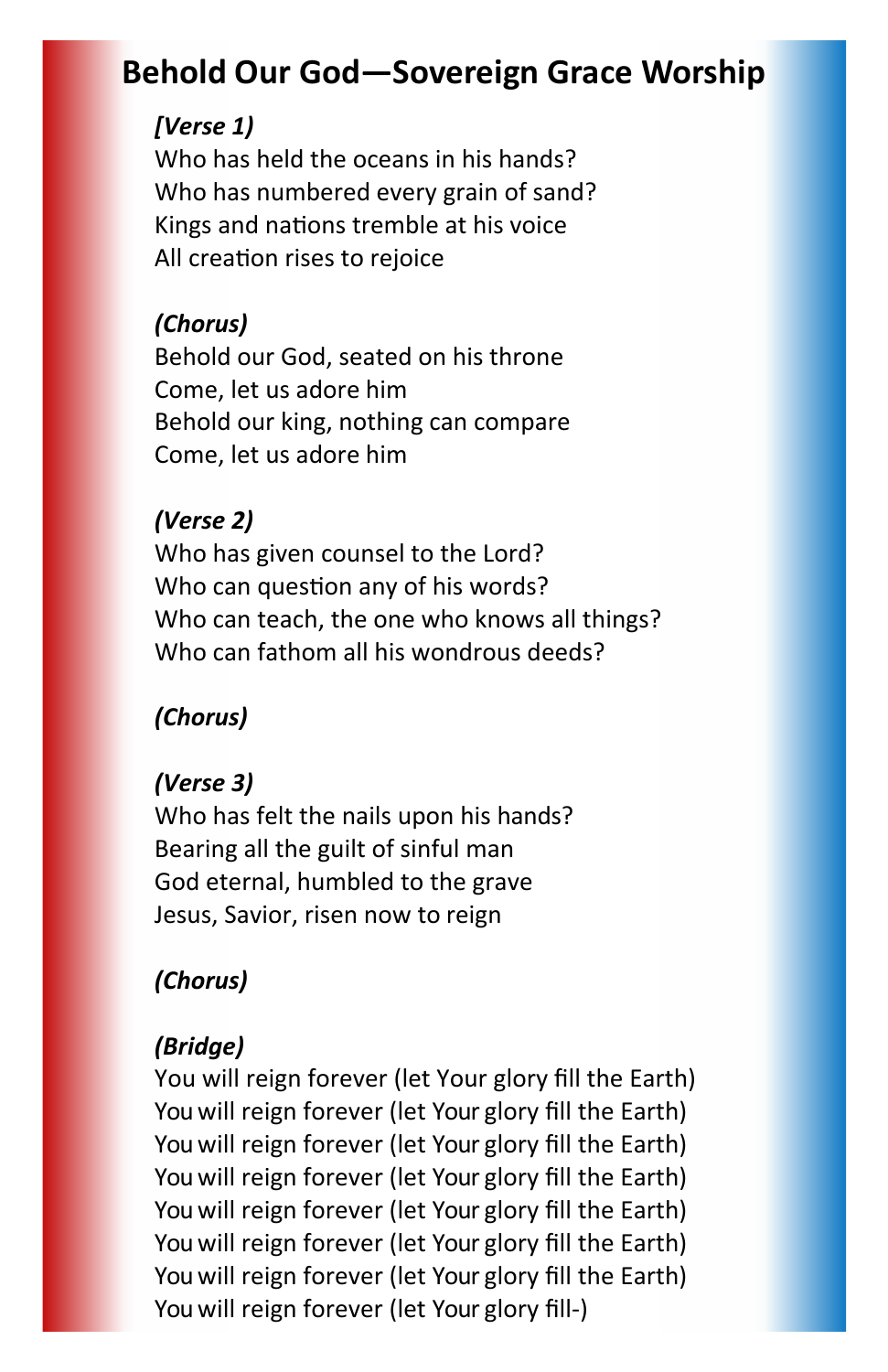# **Amazing Grace (My Chains Are Gone) —Chris Tomlin**

#### *(Verse1)*

Amazing Grace, how sweet the sound That saved a wretch like me I once was lost, but now I'm found Was blind, but now I see

#### *(Verse 2)*

'Twas grace that taught my heart to fear And grace my fears relieved How precious did that grace appear The hour I first believed

#### *(Chorus)*

My chains are gone, I've been set free My God, my Savior has ransomed me And like a flood His mercy reigns Unending love, amazing grace

#### *(Verse 3)*

The Lord has promised good to me His word my hope secures He will my shield and portion be As long as life endures

#### *(Chorus)*

#### *(Verse 4)*

The earth shall soon dissolve like snow The sun forbear to shine But God who called me here below Will be forever mine Will be forever mine You are forever mine